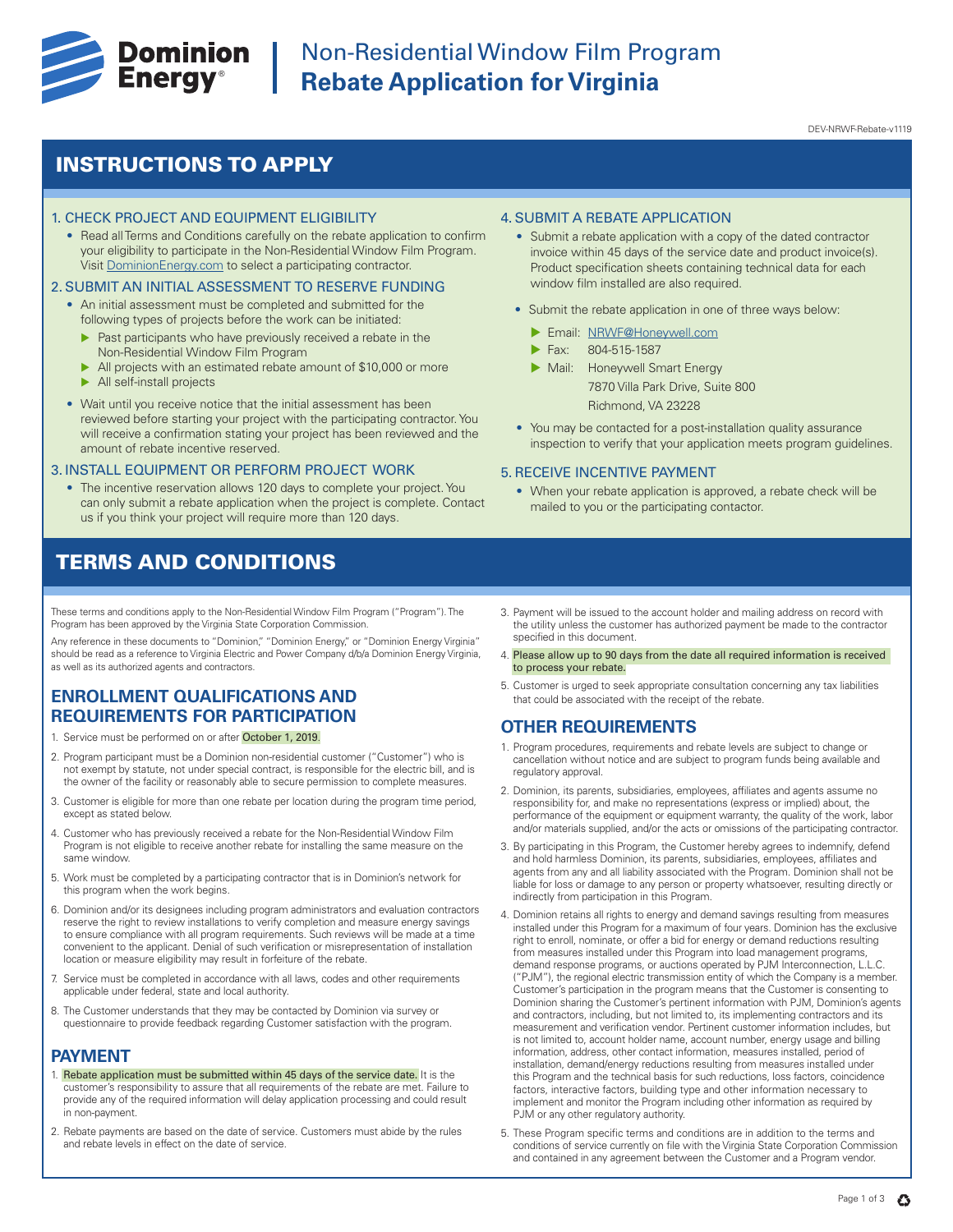

DEV-NRWF-Rebate-v1119

# Virginia Non-Residential Window Film Program REBATE APPLICATION

| .<br>()<br>CHECKLI<br>APPLICATION | Complete the checklist below and submit all required documents. Rebate cannot be processed with any missing information or blank fields.<br>Who is submitting this rebate application? $\Box$ Customer $\Box$ Contractor<br>(YOUR INITIALS) HAVE READ THE INSTRUCTIONS AND TERMS AND CONDITIONS ON PAGE 1.<br>Completed entire rebate application.<br>Attached a copy of the dated invoice from the contractor who performed the work.<br>Attached a copy of the invoice for any product purchased.<br>Included the product specification sheet that has technical data for all window film installation.<br>1. Email: NRWF@Honeywell.com<br>2. Fax: 804-515-1587<br>$\checkmark$ Submit in one of three ways:<br>3. Mail: Honeywell Smart Energy<br>7870 Villa Park Drive, Suite 800<br>Richmond, VA 23228 |                                                                                                                                                                                                                                                                                |                                   |  |  |  |  |  |  |       |      |  |  |  |
|-----------------------------------|-------------------------------------------------------------------------------------------------------------------------------------------------------------------------------------------------------------------------------------------------------------------------------------------------------------------------------------------------------------------------------------------------------------------------------------------------------------------------------------------------------------------------------------------------------------------------------------------------------------------------------------------------------------------------------------------------------------------------------------------------------------------------------------------------------------|--------------------------------------------------------------------------------------------------------------------------------------------------------------------------------------------------------------------------------------------------------------------------------|-----------------------------------|--|--|--|--|--|--|-------|------|--|--|--|
|                                   | Service Name on Dominion Energy Account:                                                                                                                                                                                                                                                                                                                                                                                                                                                                                                                                                                                                                                                                                                                                                                    | <b>Dominion Energy Account Number:</b>                                                                                                                                                                                                                                         |                                   |  |  |  |  |  |  |       |      |  |  |  |
|                                   | Service Address:                                                                                                                                                                                                                                                                                                                                                                                                                                                                                                                                                                                                                                                                                                                                                                                            |                                                                                                                                                                                                                                                                                |                                   |  |  |  |  |  |  |       |      |  |  |  |
|                                   | City:                                                                                                                                                                                                                                                                                                                                                                                                                                                                                                                                                                                                                                                                                                                                                                                                       | State:                                                                                                                                                                                                                                                                         | Zip Code:                         |  |  |  |  |  |  |       |      |  |  |  |
| ၯ                                 | Key Contact Name:                                                                                                                                                                                                                                                                                                                                                                                                                                                                                                                                                                                                                                                                                                                                                                                           |                                                                                                                                                                                                                                                                                | <b>REBATE PAYMENT METHOD</b>      |  |  |  |  |  |  |       |      |  |  |  |
| ய<br>$\overline{\cap}$            | (Your Initials) understand that my rebate<br>Email Address:<br>incentive in the amount of \$ ________ will be paid                                                                                                                                                                                                                                                                                                                                                                                                                                                                                                                                                                                                                                                                                          |                                                                                                                                                                                                                                                                                |                                   |  |  |  |  |  |  |       |      |  |  |  |
|                                   | Phone Number:                                                                                                                                                                                                                                                                                                                                                                                                                                                                                                                                                                                                                                                                                                                                                                                               | directly to the contractor specified in this document<br>and recognize that I have received the equivalent value                                                                                                                                                               |                                   |  |  |  |  |  |  |       |      |  |  |  |
| CUSTOMER                          | of this amount through services provided, unless I<br>lease this non-residential facility.<br>Please select one: I<br>own<br>check here $\Box$ to have the rebate check sent to me.                                                                                                                                                                                                                                                                                                                                                                                                                                                                                                                                                                                                                         |                                                                                                                                                                                                                                                                                |                                   |  |  |  |  |  |  |       |      |  |  |  |
|                                   | The following question is optional:                                                                                                                                                                                                                                                                                                                                                                                                                                                                                                                                                                                                                                                                                                                                                                         |                                                                                                                                                                                                                                                                                |                                   |  |  |  |  |  |  |       |      |  |  |  |
|                                   | Did the rebate incentive offered by Dominion Energy have any influence in your decision to have the work performed?                                                                                                                                                                                                                                                                                                                                                                                                                                                                                                                                                                                                                                                                                         |                                                                                                                                                                                                                                                                                |                                   |  |  |  |  |  |  | l Yes | l No |  |  |  |
|                                   |                                                                                                                                                                                                                                                                                                                                                                                                                                                                                                                                                                                                                                                                                                                                                                                                             | By signing this application, I agree to the above terms and conditions. I certify that I am the Dominion Energy Virginia customer and owner or lessee of the business described<br>above, and that I am authorized to take action on the Dominion Energy account listed above. |                                   |  |  |  |  |  |  |       |      |  |  |  |
|                                   | Customer Name (please print)                                                                                                                                                                                                                                                                                                                                                                                                                                                                                                                                                                                                                                                                                                                                                                                |                                                                                                                                                                                                                                                                                | <b>Customer Signature</b><br>Date |  |  |  |  |  |  |       |      |  |  |  |
| <u>ທ</u>                          | Company Name:                                                                                                                                                                                                                                                                                                                                                                                                                                                                                                                                                                                                                                                                                                                                                                                               |                                                                                                                                                                                                                                                                                | Technician Name:                  |  |  |  |  |  |  |       |      |  |  |  |
|                                   | <b>Company Street Address</b>                                                                                                                                                                                                                                                                                                                                                                                                                                                                                                                                                                                                                                                                                                                                                                               |                                                                                                                                                                                                                                                                                | Service Date:                     |  |  |  |  |  |  |       |      |  |  |  |
|                                   | City:                                                                                                                                                                                                                                                                                                                                                                                                                                                                                                                                                                                                                                                                                                                                                                                                       |                                                                                                                                                                                                                                                                                | Zip Code:<br>State:               |  |  |  |  |  |  |       |      |  |  |  |
| CONTRACTOR DETAIL                 | Company Phone:<br>Email Address:                                                                                                                                                                                                                                                                                                                                                                                                                                                                                                                                                                                                                                                                                                                                                                            |                                                                                                                                                                                                                                                                                |                                   |  |  |  |  |  |  |       |      |  |  |  |
|                                   |                                                                                                                                                                                                                                                                                                                                                                                                                                                                                                                                                                                                                                                                                                                                                                                                             |                                                                                                                                                                                                                                                                                |                                   |  |  |  |  |  |  |       |      |  |  |  |
|                                   | <b>Technician Signature</b><br>Date                                                                                                                                                                                                                                                                                                                                                                                                                                                                                                                                                                                                                                                                                                                                                                         |                                                                                                                                                                                                                                                                                |                                   |  |  |  |  |  |  |       |      |  |  |  |